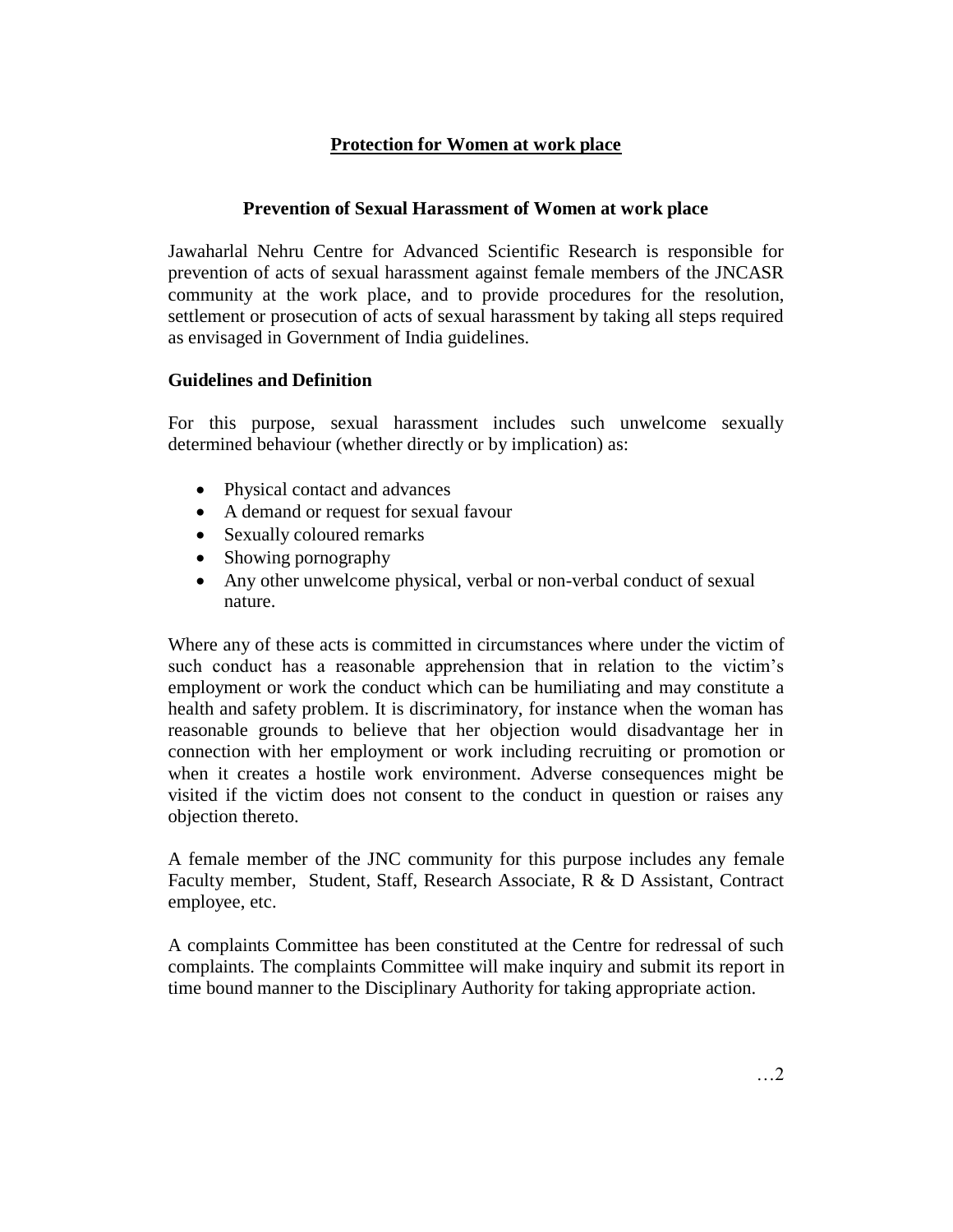Complaints Committee :

| Prof. Shobhana Narasimhan |           | $\ddot{\phantom{0}}$ | Chairperson     |
|---------------------------|-----------|----------------------|-----------------|
| Smt. Hemalatha Mahishi    |           |                      | Member          |
| Prof. Ranjani Viswanatha  |           | $\ddot{\phantom{0}}$ | Member          |
| Prof. Meheboob Alam       |           |                      | Member          |
| Prof. Rajesh Ganapathy    | $\cdot$ . | $\ddot{\phantom{0}}$ | Member          |
| Mrs. B. S. Suma           |           |                      | Member          |
| Mr. Joydeep Deb           |           |                      | Member-Convener |

#### **Procedure for Redressal**

A complaint in writing should be given by the victim to any member of the Committee in a closed envelope if she has an apprehension that it may create problem to her.

The Committee on receipt of such a complaint will inquire into its various aspects in strict confidentiality and include a personal hearing.

The report of its findings with recommendations thereof will be submitted to the President, JNCASR for initiating necessary action against the Delinquent if any.

The President upon receipt of the recommendations of the Committee will initiate such action as deemed fit, considering various aspects as defined under the rules, including initiating disciplinary action.

*For more information visit the following link of* :

National Resource Centre for Women, Department of Women & Child Development, Government of India

--------------

*Website : [http://nrew.nic.in](http://nrew.nic.in/)  Email : ncw@nic.in* 

 $\binom{1}{2}$